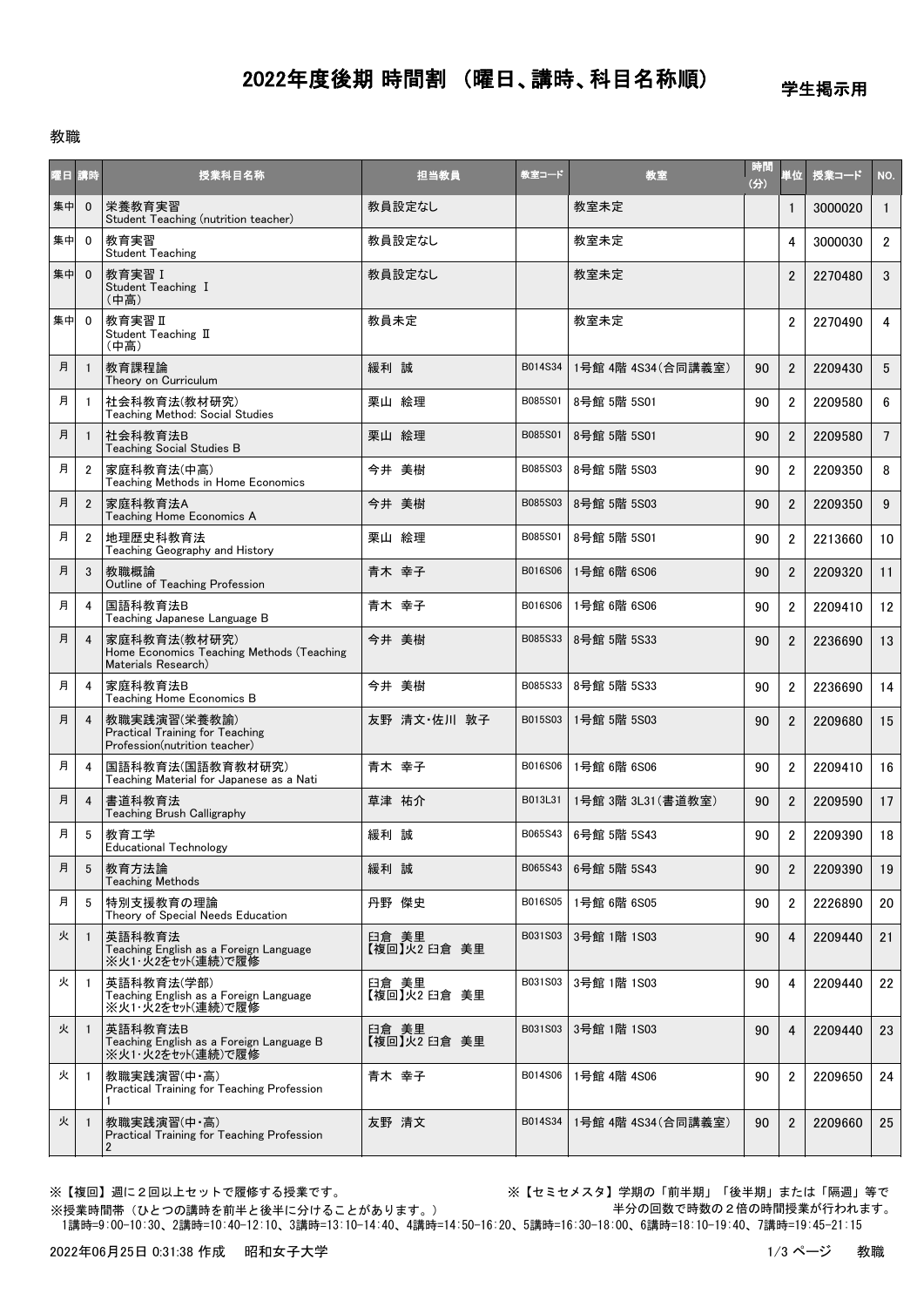## 2022年度後期 時間割 (曜日、講時、科目名称順)

学生掲示用

## 教職

| 曜日 講時   |                 | 授業科目名称                                                                                                    | 担当教員                 | 教室コード   | 教室                  | 時間<br>(分) | 単位             | 授業コード   | NO.             |
|---------|-----------------|-----------------------------------------------------------------------------------------------------------|----------------------|---------|---------------------|-----------|----------------|---------|-----------------|
| 火       |                 | 教職実践演習(中·高)<br>Practical Training for Teaching Profession<br>3                                            | 緩利 誠                 | B014S05 | 1号館 4階 4S05         | 90        | $\overline{2}$ | 2209670 | 26              |
| 火       |                 | 保健体育科教育法(教材研究)<br>Teaching Method for Health and Physical                                                 | 白川 哉子                | B091S01 | 9号館 1階 1S01         | 90        | $\overline{2}$ | 2209460 | 27              |
| 火       | -1              | 保健体育科教育法B<br>Teaching Health and Physical Education B                                                     | 白川 哉子                | B091S01 | 9号館 1階 1S01         | 90        | $\overline{2}$ | 2209460 | 28              |
| 火       | $\overline{2}$  | 国語科教育法A<br>Teaching Japanese Language A                                                                   | 青木 幸子                | B085S01 | 8号館 5階 5S01         | 90        | $\overline{2}$ | 2209400 | 29              |
| 火       | $\overline{2}$  | 英語科教育法<br>Teaching English as a Foreign Language<br>※火1・火2をセット(連続)で履修                                     | 臼倉 美里<br>【複回】火1日倉 美里 | B031S03 | 3号館 1階 1S03         | 90        | 4              | 2209440 | 30              |
| 火       | $\overline{2}$  | 英語科教育法(学部)<br>Teaching English as a Foreign Language<br>※火1・火2をセット(連続)で履修                                 | 臼倉 美里<br>【複回】火1日倉 美里 | B031S03 | 3号館 1階 1S03         | 90        | 4              | 2209440 | 31              |
| 火       | $\overline{2}$  | 英語科教育法B<br>Teaching English as a Foreign Language B<br>※火1・火2をセット(連続)で履修                                  | 臼倉 美里<br>【複回】火1日倉 美里 | B031S03 | 3号館 1階 1S03         | 90        | 4              | 2209440 | 32 <sub>2</sub> |
| 火       | $\overline{2}$  | 国語科教育法<br>Methods of Teaching Japanese as a Nation                                                        | 青木 幸子                | B085S01 | 8号館 5階 5S01         | 90        | $\overline{2}$ | 2209400 | 33              |
| 火       | $\overline{2}$  | 保健体育科教育法<br>Teaching Method for Health and Physical                                                       | 白川 哉子                | B091S01 | 9号館 1階 1S01         | 90        | $\overline{2}$ | 2209450 | 34              |
| 火       | $\overline{2}$  | 保健体育科教育法A<br>Teaching Health and Physical Education A                                                     | 白川 哉子                | B091S01 | 9号館 1階 1S01         | 90        | $\overline{2}$ | 2209450 | 35              |
| 火       | 4               | 教育相談の理論と方法<br>Theory and Methods of Educational Counseling                                                | 榎本 光邦                | B014S34 | 1号館 4階 4S34 (合同講義室) | 90        | $\overline{2}$ | 2209340 | 36              |
| 火       | 5               | 特別活動・総合的な学習の時間の理論と方法<br>Theory and Methods of Special Activities and<br>the Period for Integrated Studies | 友野 清文                | B015S33 | 1号館 5階 5S33(合同講義室)  | 90        | $\overline{2}$ | 2209420 | 37              |
| 火       | 5               | 特別活動の理論と方法<br>Theory & Methodology of Special Activities                                                  | 友野 清文                | B015S33 | 1号館 5階 5S33(合同講義室)  | 90        | $\overline{2}$ | 2209420 | 38              |
| 木       |                 | 教職概論<br>Outline of Teaching Profession                                                                    | 青木 幸子                | B015S04 | 1号館 5階 5S04         | 90        | $\overline{2}$ | 2209330 | 39              |
| 木       | $\overline{2}$  | 教育法規<br><b>Educational Laws</b>                                                                           | 髙梅 望                 | B085S02 | 8号館 5階 5S02         | 90        | $\overline{2}$ | 2209630 | 40              |
| 木       | 3               | 教職課程特講A<br>Special Lecture on Teaching Profession A                                                       | 青木 幸子                | B015S34 | 1号館 5階 5S34         | 90        | $\overline{2}$ | 2209490 | 41              |
| 木       | 4               | 教育心理学<br><b>Educational Psychology</b><br>(教職)                                                            | 緩利 誠                 | B065S43 | 6号館 5階 5S43         | 90        | $\overline{2}$ | 2209550 | 42              |
| $\star$ | $5\overline{)}$ | 教育心理学<br><b>Educational Psychology</b><br>(教職)                                                            | 緩利 誠                 | B065S43 | 6号館 5階 5S43         | 90        | 2              | 2209560 | 43              |
| 木       | 5               | 生徒指導・進路指導の研究<br>Study of Student-guidance                                                                 | 青木 幸子                | B018S01 | 1号館 8階 8S01         | 90        | $\overline{2}$ | 2209540 | 44              |
| 木       | 5               | 生徒指導・進路指導の理論と方法<br>Theory and Methods of Student Guidance and<br><b>Career Path Guidance</b>              | 青木 幸子                | B018S01 | 1号館 8階 8S01         | 90        | $\overline{2}$ | 2209540 | 45              |
| 金       | -1              | 教育原理<br>Theory of Education                                                                               | 友野 清文                | B014S04 | 1号館 4階 4S04         | 90        | $\overline{2}$ | 2209500 | 46              |
| 金       |                 | 教育原理(学部)<br>Principals of Education                                                                       | 友野 清文                | B014S04 | 1号館 4階 4S04         | 90        | $\overline{2}$ | 2209500 | 47              |
| 金       | 5               | 道徳教育の理論と方法<br>Theory and Methods of Moral Education                                                       | 友野 清文                | B014S33 | 1号館 4階 4S33(合同講義室)  | 90        | $\overline{2}$ | 2209600 | 48              |
| 土       | $\mathbf{1}$    | 教育原理<br>Theory of Education                                                                               | 友野 清文                | B016S06 | 1号館 6階 6S06         | 90        | $\overline{2}$ | 2209510 | 49              |
| 土       |                 | 教育原理(学部)<br>Principals of Education                                                                       | 友野 清文                | B016S06 | 1号館 6階 6S06         | 90        | $\overline{2}$ | 2209510 | 50              |
| 土       | $\mathbf{1}$    | 社会科教育法<br>Teaching Methods in Social Studies                                                              | 木村 真冬                | B016S05 | 1号館 6階 6S05         | 90        | $\overline{2}$ | 2209570 | 51              |

※【複回】週に2回以上セットで履修する授業です。 ※【セミセメスタ】学期の「前半期」「後半期」または「隔週」等で 半分の回数で時数の2倍の時間授業が行われます。

 1講時=9:00-10:30、2講時=10:40-12:10、3講時=13:10-14:40、4講時=14:50-16:20、5講時=16:30-18:00、6講時=18:10-19:40、7講時=19:45-21:15 ※授業時間帯(ひとつの講時を前半と後半に分けることがあります。)